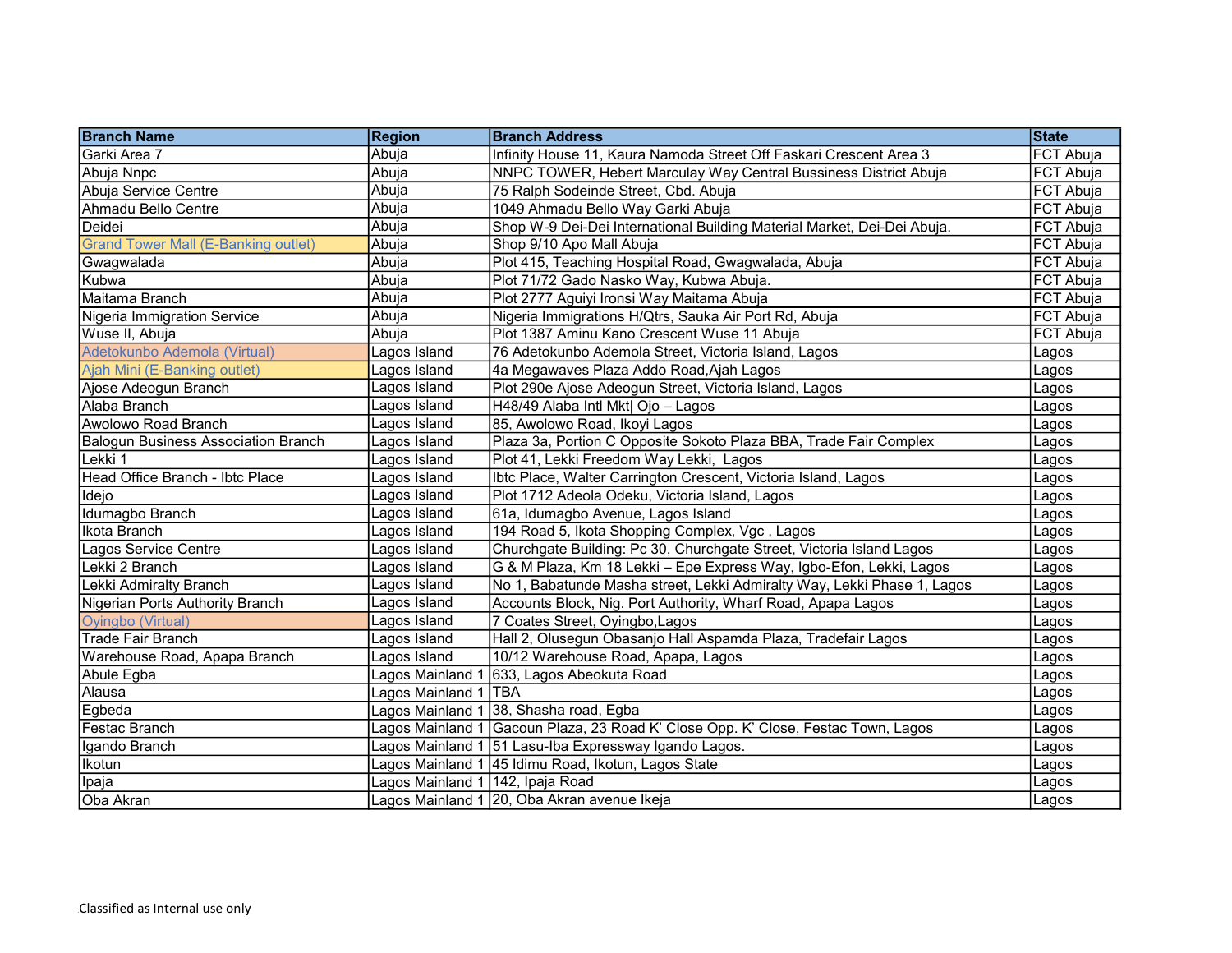| Ogba                           |                                    | Lagos Mainland 1 32, Ijaye road, Ogba                                                  | Lagos         |
|--------------------------------|------------------------------------|----------------------------------------------------------------------------------------|---------------|
| Oko Oba                        |                                    | Lagos Mainland 1 327, Old Abeokuta Road                                                | Lagos         |
| Okota                          |                                    | Lagos Mainland 1 1, Alhaji Adenekan Street                                             | Lagos         |
| Oshodi                         |                                    | Lagos Mainland 1 Plot 14, Oshodi Apapa Express way                                     | Lagos         |
| <b>Satellite Town</b>          |                                    | Lagos Mainland 1 Plot 389 Old Ojo Road, Abule Ado, Satellite Town, Lagos.              | Lagos         |
| Aguda                          |                                    | Lagos Mainland 2 1/3 Enitan Street, Aguda                                              | Lagos         |
| Akoka (E-Banking outlet)       |                                    | Lagos Mainland 2 100, St. Fimberrs Road, Akoka                                         | Lagos         |
| Gbagada                        |                                    | Lagos Mainland 2 15, Diya street,Ifako,Gbagada                                         | Lagos         |
| <b>Herbert Macaulay Branch</b> |                                    | Lagos Mainland 2 220,Herbert Macaulay Way, Yaba                                        | Lagos         |
| <b>Ladipo Mushin</b>           |                                    | Lagos Mainland 2 103 Ladipo Street, Mushin, Lagos                                      | Lagos         |
| Ojuwoye                        |                                    | Lagos Mainland 2 214, Agege motor Road, Ojuwoye                                        | Lagos         |
| Orile Coker                    |                                    | Lagos Mainland 2 104, Market Street, Odunade Market                                    | Lagos         |
| Shomolu                        |                                    | Lagos Mainland 2 22 Market Street, Shomolu                                             | Lagos         |
| Surulere                       |                                    | Lagos Mainland 2 84, Adeniran Ogunsanya                                                | Lagos         |
| Tejuosho                       |                                    | Lagos Mainland 2 77, Ojuelegba Road                                                    | Lagos         |
| Allen Avenue                   |                                    | Lagos Mainland 3 31, Allen avenue, ikeja                                               | Lagos         |
| Ikeja City Mall                |                                    | Lagos Mainland 3 Shop L55, Ikeja city mall                                             | Lagos         |
| <b>Ikorodu Town</b>            |                                    | Lagos Mainland 3 108, Lagos road, Ikorodu                                              | Lagos         |
| Ketu                           | Lagos Mainland 3 463, Ikorodu road |                                                                                        | Lagos         |
| Maryland                       |                                    | Lagos Mainland 3 10, Mobolaji Bankanthony way, Mary land                               | Lagos         |
| <b>NAHCO</b>                   |                                    | Lagos Mainland 3 NAHCO complex off MMIA                                                | Lagos         |
| Ogudu                          |                                    | Lagos Mainland 3 54, Ogudu road, Ogudu                                                 | Lagos         |
| Ojodu                          |                                    | Lagos Mainland 3 102, Isheri road, Ojodu                                               | Lagos         |
| Opebi                          |                                    | Lagos Mainland 3  43, Opebi road,Ikeja                                                 | Lagos         |
| Osolo Way                      |                                    | Lagos Mainland 3 61 OSOLO WAY ASCON FILLING STATION                                    | Lagos         |
| <b>Toyin Street</b>            |                                    | Lagos Mainland 3 36A, Toyin street Ikeja                                               | Lagos         |
| Bauchi                         | North Central 1                    | 16, Yandoka Road, Bauchi, Bauchi State                                                 | <b>BAUCHI</b> |
| Lokoja                         | North Central 1                    | Opp. Kogi State Specialist Hospital, Lokoja                                            | Kogi          |
| Mararaba                       | North Central 1                    | A1 Kwad Mall Adjacent Mama Cass Eatery, Abuja -Keffi Road, Mararaba, Nasarawa Nasarawa |               |
| Kontagora                      | North Central 1                    | Opposite Hamson Nig Ltd, Lagos Kaduna Road, Kontagora, Niger State                     | Niger         |
| Minna                          | North Central 1                    | Beside Central Mosque, Bosso Road, Minna                                               | Niger         |
| Suleja                         | North Central 1                    | Opposite Division 'A' Police Station, Minna Road, Suleja, Niger State                  | Niger         |
| Jos                            | North Central 1                    | 34, Ahmadu Bello Way Jos                                                               | Plateau       |
| Yola                           | North Central 2                    | 1, Mohammed Mustapha Way                                                               | Adamawa       |
| Gboko                          | North Central 2                    | 37, Captain Downs Street, Adekaa, Gboko                                                | Benue         |
| Makurdi                        | North Central 2                    | 5 Ogiri Oko Road, Makurdi                                                              | Benue         |
| Otukpo                         | North Central 2                    | Enugu - Makurdi Road, Otukpo                                                           | Benue         |
| Maiduguri                      | North Central 2                    | 35 Sir Kashim Ibrahim Way, Maiduguri                                                   | Borno         |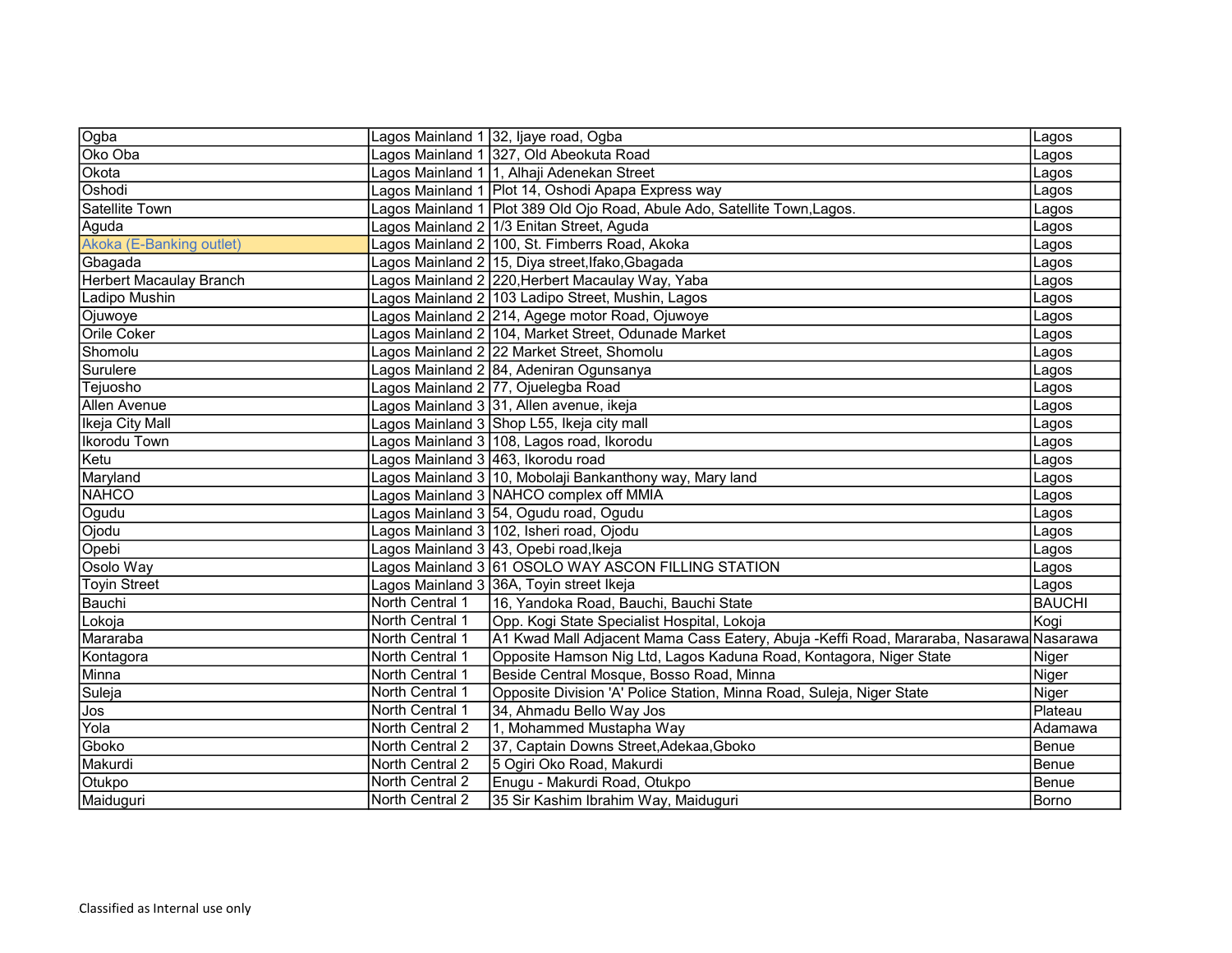| Gombe                        | North Central 2 | No 22 Biu Road Gombe                                             | Gombe                    |
|------------------------------|-----------------|------------------------------------------------------------------|--------------------------|
| Lafia                        | North Central 2 | Plot 1, Opposite Fatima House, Jos Road, Lafia.                  | Nasarawa                 |
| Jalingo                      | North Central 2 | 22 Hammaruwa Way Jalingo                                         | Taraba                   |
| Damaturu                     | North Central 2 | Plot 591a Njiwaji Layout, Damaturu, Yobe State.                  | Yobe                     |
| Kachia Road                  | North West 1    | A7 Kachia Road                                                   | Kaduna                   |
| <b>Kaduna Central</b>        | North West 1    | No 1 Bayajidda Road                                              | Kaduna                   |
| Kaduna Main                  | North West 1    | 14 Ahmadu Bello Way Kaduna                                       | Kaduna                   |
| Kaduna Nnpc                  | North West 1    | Km 16 Kachia Road, Kaduna.                                       | Kaduna                   |
| Kawo Mando                   | North West 1    | Jaas Plaza Zaria Road, Kawokaduna                                | Kaduna                   |
| Sabon Tasha                  | North West 1    | 32 Kachia Road, Sabon Tasha Kaduna                               | Kaduna                   |
| Zaria City                   | North West 1    | 90, Angwan Mallam Sule Bakin Kasuwa Zaria City                   | Kaduna                   |
| Zaria Main                   | North West 1    | 9 Kaduna Road Pz Zaria                                           | Kaduna                   |
| Gusau                        | North West 1    | 68 Ahmadu Bello Way                                              | Zamfara                  |
| <b>Dutse</b>                 | North West 2    | 14/15 Sani Abacha Way, Dutse                                     | Jigawa                   |
| <b>Bello Road</b>            | North West 2    | 31/32 Bello Road                                                 | $\overline{\text{Kano}}$ |
| Hotoro                       | North West 2    | Maiduguri Road Hotoro                                            | Kano                     |
| Kano Service Centre          | North West 2    | 3 Bank Road                                                      | Kano                     |
| Kantin Kwari                 | North West 2    | No 71a Fagge Takudu Kantin Kwari                                 | Kano                     |
| Sabon Gari Kano              | North West 2    | INo 4 Galadima                                                   | Kano                     |
| Shauchi                      | North West 2    | 1 Rimi Quarters, Umma Bayero Road Kano                           | Kano                     |
| Katsina                      | North West 2    | 175, Kurfi House, IBB Way, Katsina                               | <b>KATSINA</b>           |
| Kebbi Branch                 | North West 2    | No. 68 Ahmadu Bello Way Birnin Kebb I                            | Kebbi                    |
| Sokoto                       | North West 2    | 68 Maiduguri Road                                                | Sokoto                   |
| <b>Eket Branch</b>           | South           | No 2, Grace Bill Road, Eket Town                                 | Akwa Ibom                |
| Uyo                          | South           | 65 Nwaniba Road Uyo                                              | Akwa Ibom                |
| Yenagoa                      | South           | 623 Melford Okilo Road Yenagoa                                   | Bayelsa                  |
| Calabar                      | South           | 71 Marian Road, Calabar, Cross River State                       | <b>Cross River</b>       |
| Warri Main                   | South           | 98, Effurun/Sapele Road, Effurun Delta State.                    | <b>Delta</b>             |
| Aba Road                     | South           | 171 Aba Road, Port Harcourt                                      | <b>Rivers</b>            |
| Artillery                    | South           | 234 Aba Road, Port Harcourt                                      | Rivers                   |
| Eleme Branch                 | South           | lepcl Eleme, Port Harcourt River State                           | Rivers                   |
| Olu Obasanjo                 | South           | 58 Olu Obasanjo Road, Port Harcourt                              | Rivers                   |
| Port Harcourt Service Center | South           | 133a Olu Obasanjo Road, Port Harcourt.                           | Rivers                   |
| Trans-Amadi 1                | South           | 7 Trans-Amadi Road, Port Harcourt                                | Rivers                   |
| Aba Main                     | South East      | 7 Factory Road, Aba, Abia State.                                 | Abia                     |
| Umuahia                      | South East      | No 2 Market Road, By Library Avenue Umuahia                      | Abia                     |
| Nnewi (Cash centre)          | South East      | 10, New Market Road, Okpuno-Uzodike Uruagu, Nnewi, Anambra State | Anambra                  |
| Awka                         | South East      | 49 Zik Avenue Awka                                               | Anambra                  |